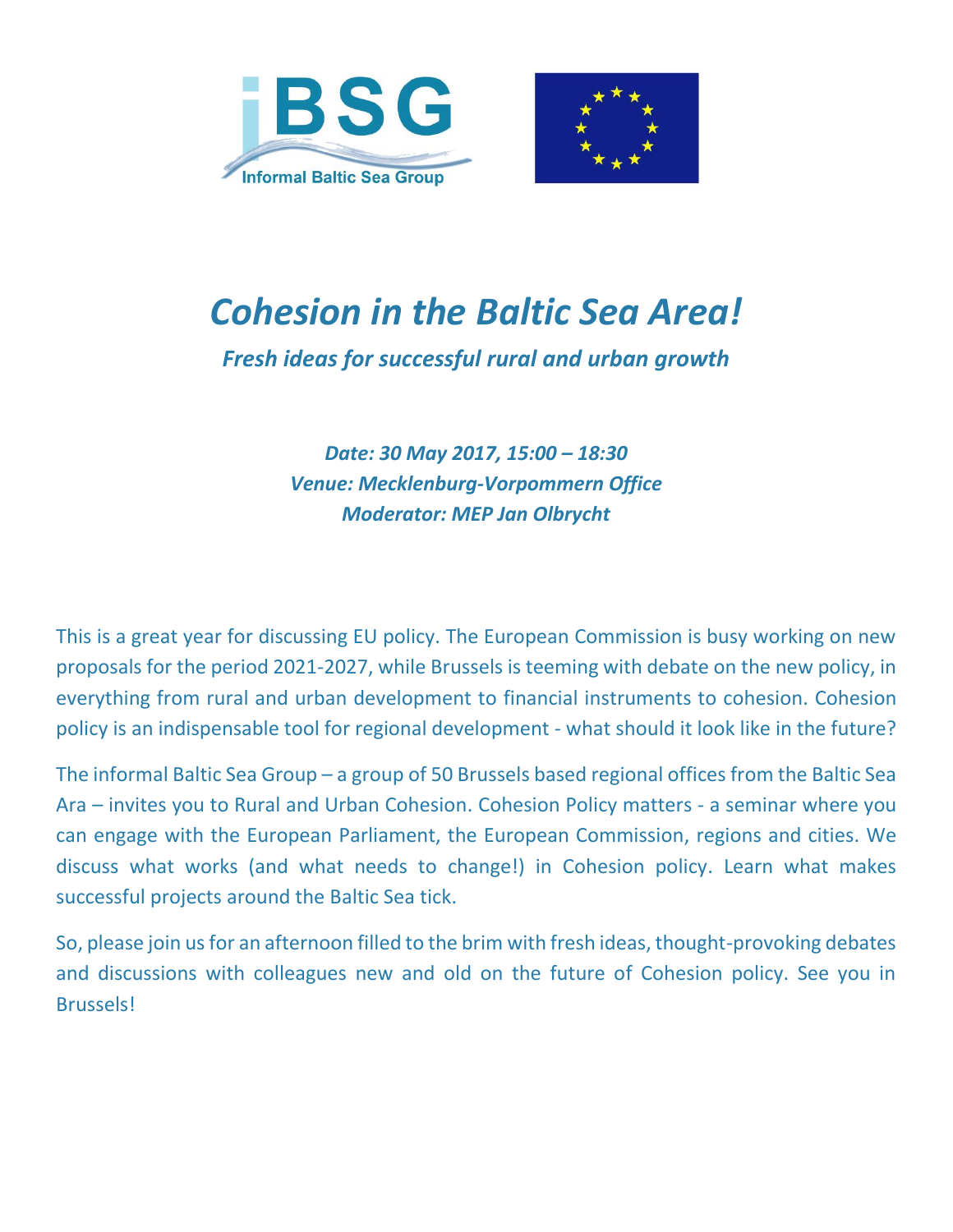### **15:00 – 15:45 an investment policy for regions implemented by regions**

- Cohesion policy is the investment policy in Europe! How can it be more effective?
- What about Indicators?
- What about the EFSI?

Welcome by the moderator

- Keynote: Morray Gilland, HoU, DG Regio, European Commission
- Keynote: Tamara Krawchenko, Economist/Policy Analyst, OECD

### **15:45 – 16:30 Panel 1: highlighting added value to the citizens**

#**best**practices#**cohesion**policy**works**#**focus**on**results#**better**spending#€**on**innovation**

- How does Cohesion Policy affect the citizens' perception and identification with the EU?
- How is communicating Cohesion Policy a challenge?
- How can regions better communicate Cohesion Policy and its results?
- How can regions engage citizens in EU issues and improve communication with other levels of governance?
- Speaker 1 Patrizio Fiorilli, Cabinet of Commissioner Cretu Communication Advisor
- Speaker 2 Irén Lejegren, Regional Development Board Chair in Region Örebro County
- Speaker 3 Anne Sormunen, Manager of International Affairs at the Regional Council of Central Ostrobothnia
- $\overline{Q}$

# **16h30- 17h00 Coffee break**

### **17:00 – 17:45 Panel 2: facilitating innovation**

#**flexibility**#smart**specialisation#**make**life**easier#**thematic**concentration#**ex**ante

- How to simplify cohesion policy?
- How can EU funding / financing better support cooperation between European regions that are not in the same immediate geography?
- How can regional funding / financing encourage investment in other regions?
- Can there be a Europe-wide Smart Specialization strategy in the future?
- Speaker 1 Monika Jönsson, Strategic Advisor on Business and Innovation, Region Dalarna
- Speaker 2 Krzysztof Kasprzyk, DG Regio Better Implementation Unit (DDG.02)
- **Speaker 3 Niclas Forsling, Nordic Council of Ministers, PAC Inno EUSBSR & BSR Stars**
- $\overline{Q}$